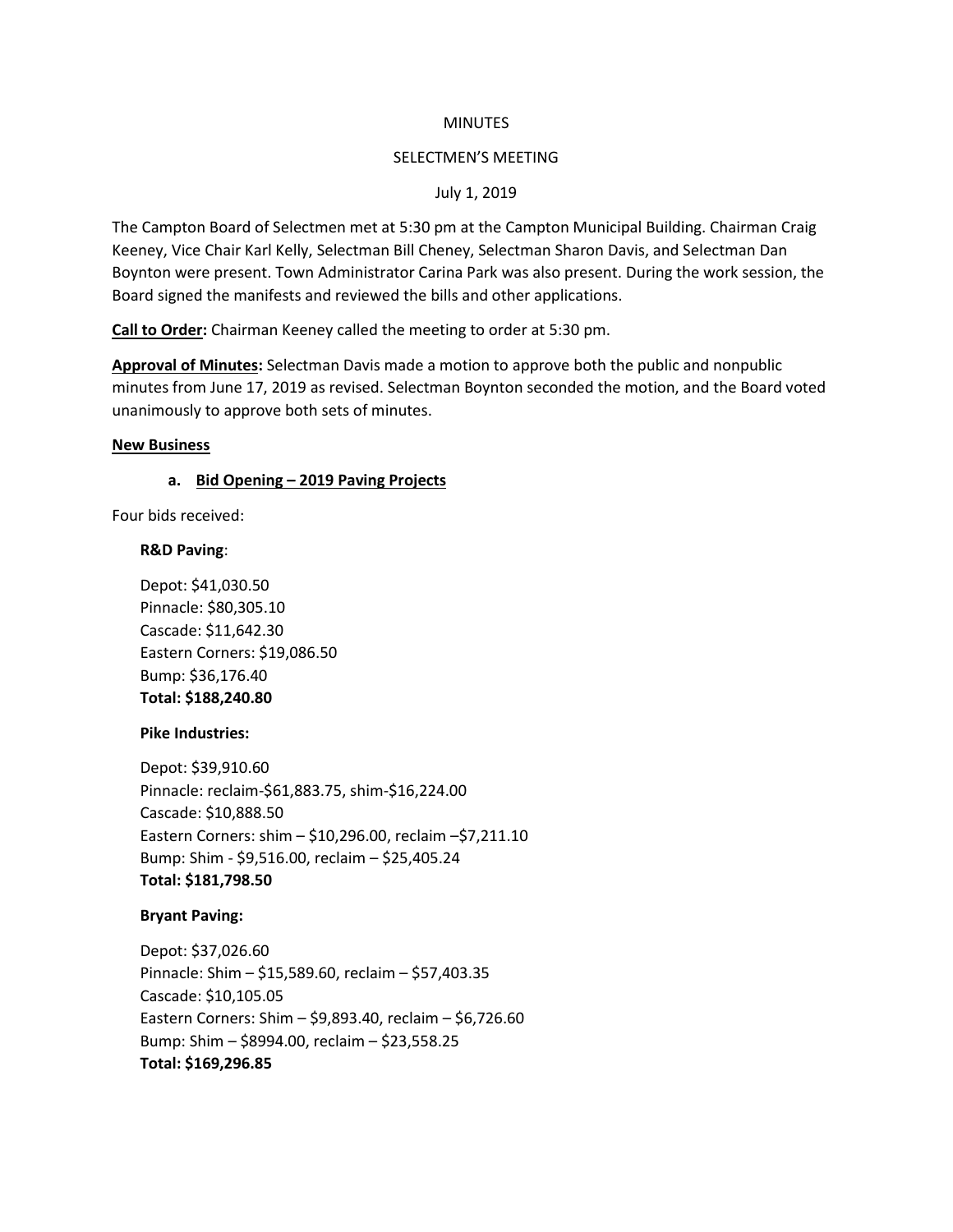# **GMI Paving:**

Depot: \$32,358.75 Pinnacle: Shim – \$14,914.20, reclaim – \$49,944.15 Cascade: Reclaim – \$9,209.05 Eastern Corners: Shim – \$9,286.20, reclaim – \$5,999.05 Bump: Shim – \$8,562, reclaim – \$20,982.55 **Total: \$151,255.95**

Selectman Davis made a motion to accept GMI's bid under the condition that the number of roads may be adjusted. Vice Chair Kelly seconded the motion, the Board voted all in favor, and the motion carried.

# **b. Snow Plow Contract Review**

Selectman Kelly asked if we should change our invoicing to biweekly. Carina said we still cut checks to the vendors on a weekly basis so no change is needed.

The Board discussed equipment rates. Selectman Kelly suggested we have contracted rates to protect ourselves, so we pay correct amounts based on the truck involved. The price of diesel fuel and the size of the truck all influence the going rate.

Selectman Boynton suggested we make our minimum \$80/hr. for a 1-ton plow and sander. If someone with a F550 wants to apply, they would be offered that same rate. He said they should pay by plow length, not vehicle size.

Selectman Kelly wanted to ensure we paid more for a dual wheel. His idea was paying 80/hr. for a single wheel and \$85/hr. for a dual wheel, and adding a clause that states bids on other vehicles can be accepted as well. Carina was concerned about the \$5/hr. raise and how that would affect the budget.

The Board decided to table the topic until the following meeting. As Carina will not be present, Board members will bring their suggestions in writing.

# **c. Financial Update**

The Board reviewed the financial report. In total, all the departments seem to be on track as we are roughly 50% through the budget year.

## **Old Business**

## **Updated Job Descriptions**

**Selectman Davis made a motion to approve the job descriptions for the town administrator and police chief. Selectman Boynton seconded the motion. The Board voted all in favor and the motion carried.**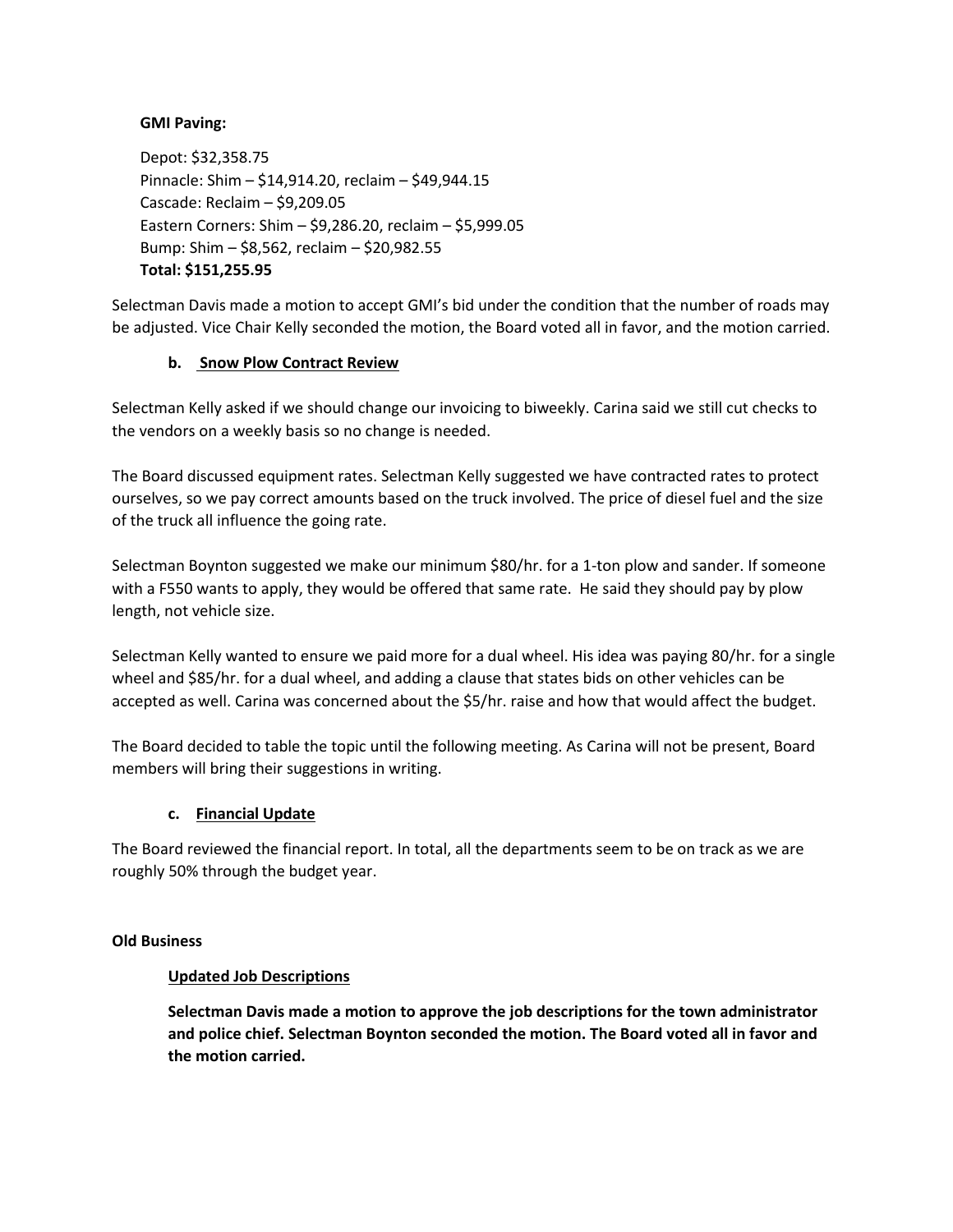Chairman Keeney had a concern with #17 about building maintenance under the town administrator. He said that because two departments work out of one building, the police department should take more initiative in reporting and solving maintenance items.

Carina suggested we have a policy in regards to municipal buildings and establish one procedure in which people are notified. This could even be as simple as memo rather than a policy.

## **Correspondence:**

The Board was CC'ed on a driveway permit from the State of NH for the Owl's Nest "pit entrance."

Carina received an email from the Thornton town administrator requesting we push our joint meeting with Ellsworth and Thornton back to July 31. The Board requested that we get more of a description and a breakdown from them before the meeting. It has been difficult to get bids for this project, which is a reason why there is only one bid to work with. Carina will tell Thornton we have concerns with the lack of information in the quote and we hope to see additional information, as well as additional contractors contacted, before we hold this meeting.

Carina has had two inquires as to what our plans are for tax deeded property. We don't have a tax deeded property auction set for this summer, but is the Board interested in a sealed bid auction or public auction? One inquiry is for the cabin on Eastern Corners Road. The other is a land-only property off Jenny Lane.

The town decided to hold a sealed bid auction for the Eastern Corners Road cabin and wait to auction the rest of the properties.

**Selectman Boynton made a motion to put the Eastern Corners Road cabin out for sealed bid. Selectman Davis seconded the motion. The Board voted all in favor and the motion carried.**

## **Board Concerns and Directives**

Selectman Boynton said that the state budget passed the House and the Senate. If not vetoed, it will bring approximately another \$300,000 to the Campton School District, as well as additional funds to Plymouth Regional High School.

Selectman Kelly said that he would like us to institute a social media policy. Selectman Boynton said he can do some research on it. The police department has one which we can copy.

Carina reached out to the residents of Round Top Road. They are still interested in seeing the cost figures associated with the betterment and understand that there may be a lot of work to bring the road to town specifications, if even possible.

Selectman Boynton said he attempted to speak with the postmaster. Carina received a certified letter from the postmaster last Monday with a standard road repair request form. Carina called the postmaster and asked if she had personally driven those roads (Windmill, Ryder, Susie Driscoll). The postmaster had not and agreed to do so and bring forth specific concerns with the disputed roads. She has not yet contacted Carina.

## **Privilege of the Floor:**